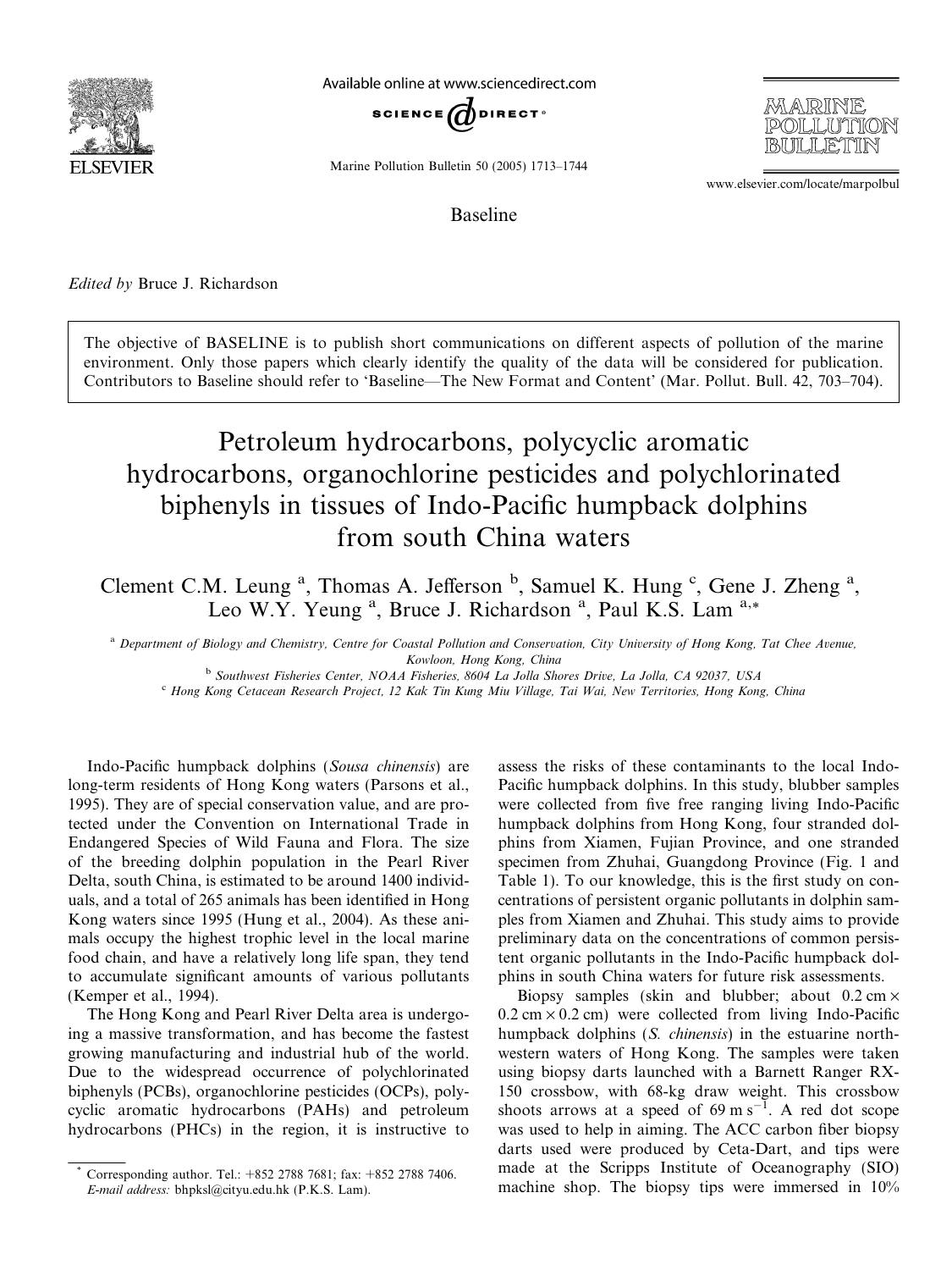

Fig. 1. Map showing study locations.

Table 1 Information on Indo-Pacific humpback dolphin samples collected from Xiamen and Zhuhai

| Sample<br>no.                                | Site                                 | Date of<br>collection                          | <b>Sex</b>                           | Weight<br>(kg)         | Length<br>(cm)           | Age                         |
|----------------------------------------------|--------------------------------------|------------------------------------------------|--------------------------------------|------------------------|--------------------------|-----------------------------|
| X1<br>X <sub>2</sub><br>X <sub>3</sub><br>X4 | Xiamen<br>Xiamen<br>Xiamen<br>Xiamen | 29/4/2004<br>6/1/2003<br>15/8/2002<br>2/7/2003 | Female<br>Female<br>Female<br>Female | 84<br>213<br>250<br>NΑ | 200<br>238<br>249<br>105 | NA<br><b>NA</b><br>11<br>NA |
| Z1                                           | Zhuhai                               | 16/9/03                                        | NA                                   | NΑ                     | NA                       | NA                          |

NA: Not available.

alcohol prior to being used for sampling to prevent the chances of cross-contamination of samples and of infection. Biopsy specimens were taken in the thoracic area anterior to the dorsal fin. All tissues collected were kept on ice, and transferred to the laboratory. The skin sample was separated from the blubber using a single edge razor blade, and the skin was used for sex determination by Kelly Robertson and Carrie Le Duc at the Southwest Fisheries Centre, La Jolla, California. The blubber samples were stored at  $-20$  °C until subsequent chemical analyses. In addition, blubber samples were removed using a pre-cleaned stainless steel knife from specimens of Indo-Pacific humpback dolphins stranded in Xiamen (a city in Fujian province, southeastern China) and Zhuhai (a city on the western side of the Pearl River Delta). These blubber samples were analyzed together with the biopsy samples from live dolphins.

The analytical methods followed those described in Richardson and Zheng (1999), Zheng et al. (2004) and Fung et al. (2004). Briefly, about 0.2 g of subcutaneous blubber sample was spiked with 1 ml each of internal standards, decachlorobiphenyl (1012 ng ml<sup>-1</sup>),  $C_{22}$  (8160 ng  $ml^{-1}$ ) and *m*-terphenyl (10,490 ng ml<sup>-1</sup>). The sample was homogenized with 30 ml dichloromethane (DCM) using a K-Ultra-Turrax T-25 homogenizer at a speed of 1100 rpm until all the blubber tissue was dissolved. After filtration using a 70 mm pore size glass fiber filter (Advantec), the volume of each sample was reduced in a rotary

evaporator, and then passed through a silica gel column to remove impurities and lipids. After eluting PHCs from the column with 15 ml of hexane, the column was further eluted with a mixture of hexane:dichloromethane (8:2) and DCM for PCBs and OCPs, and PAHs.

Organochlorines in the second fraction were quantified by GC-µECD (Hewlett Packard 6890 II series) equipped with an Agilent 7683 series automatic sampler. The GC column employed was a DB-5 capillary column (J&W Scientific Inc., USA,  $30 \text{ m} \times 0.25 \text{ mm}$  internal diameter  $\times$  $0.25$  um film thickness). The column oven temperature was programmed as follows:  $110 °C$  hold for  $2 min$ , increased to 180 °C at a rate of 10 °C min<sup>-1</sup>, and then increased to 280 °C at a rate of 5 °C min<sup>-1</sup> and held for 14 min. Injector and detector temperatures were set at  $250$  °C. Nitrogen was used as the carrier gas.

PCBs, HCHs, HCB, heptachlor, heptachlor epoxide, aldrin, dieldrin, endrin, kepone, chlordanes, and DDT and its metabolites were measured. Peaks of individual compounds were identified from those of their corresponding external standards. Organochlorine concentrations were calculated from the peak areas of individual compounds relative to the peak area of the internal standard. The PCB standard (SRM 2262) contained 28 congeners (PCB 1, 8, 18, 28, 29, 44, 50, 52, 66, 77, 87, 101, 104, 105, 118, 126, 128, 138, 153, 154, 170, 180, 187, 188, 194, 195, 200, 206). Concentrations of individually resolved PCB congeners were summed, and then multiplied by 2 to obtain total PCB concentration. A procedural blank was analyzed with every set of 6 samples to check for interfering compounds and correction was made, if necessary. Total DDTs represented the sum of  $p, p'$ -DDT,  $o, p$ -DDT,  $p, p'$ -DDD,  $o, p$ -DDD,  $p, p'$ -DDE and  $o, p$ -DDE. Chlordanes (CHLs) included cis-chlordane, trans-chlordane, cis-nonachlor, trans-nonachlor, and oxychlordane while total HCHs included  $\alpha$ ,  $\beta$ ,  $\gamma$  and  $\delta$  isomers. Recoveries of target analytes using this analytical method were  $99 \pm 2.0\%$  for PCBs,  $95 \pm 7.5\%$  for DDTs,  $96 \pm 7.7\%$  for HCHs,  $100 \pm 4.7\%$  for CHLs,  $94 \pm 5.9\%$  for HCB.

A Hewlett Packard 6890 series gas chromatograph with a 30 m Ultra-2 fused silica capillary column (0.2 mm diameter and  $0.33 \mu$ m thickness film; 95% dimethyl–5% polysiloxane) was used for the analysis of petroleum hydrocarbons. Total amounts of n-alkanes and UCM were counted as total petroleum hydrocarbons. For the 15 PAHs (naphthalene, acenaphthylene, acenaphthene, fluorene, phenanthrene, anthracene, fluoranthene, pyrene, chrysene, benzo $(b)$ fluoranthene, benzo(k)fluoranthene, benzo(a)pyrene, indeno(1, 2,3-cd) pyrene, dibenzo(1,2,5,6)-perylene and benzo(g,h, i) perylene), gas chromatography–mass spectrometry (GC– MS) with selected ion monitoring (SIM) was used with m-terphenyl as the internal standard (Pruell and Quinn, 1985; Zheng and Quinn, 1988).

All specimens were run in batches which included method blanks, spiked samples and standard reference materials SRM 2974 and HS-6 (National Institute of Standards and Technology, Gaithersburg, MD, USA). Recoveries of total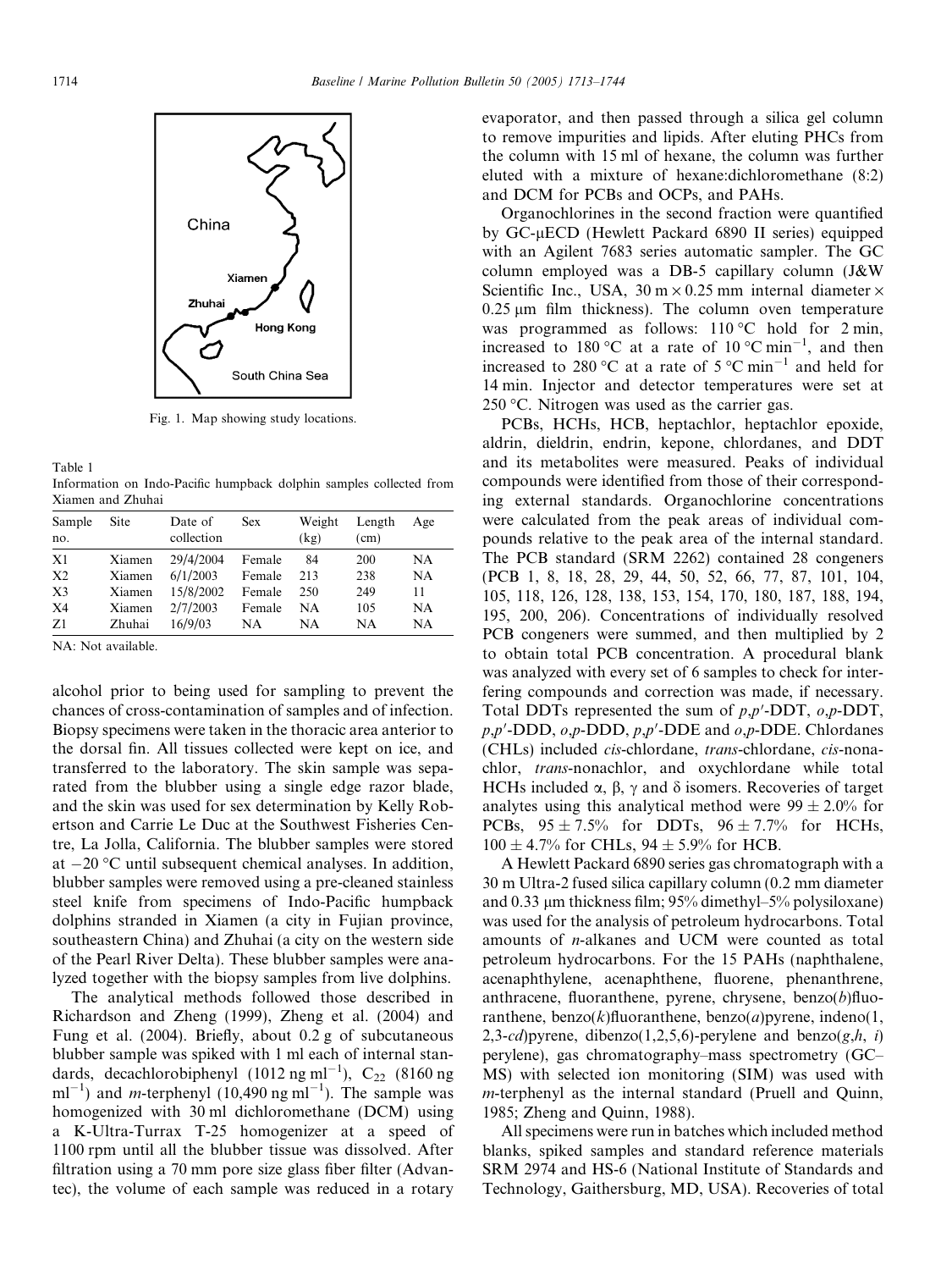Table 2

| Mean concentrations of OC pesticides and PCBs in Dolphin blubber from |  |  |
|-----------------------------------------------------------------------|--|--|
| Hong Kong, Xiamen and Zhuhai waters (ng $g^{-1}$ wet weight)          |  |  |

| Location                | Hong Kong<br>$(n=5)$ | Xiamen<br>$(n=4)$ | Zhuhai<br>$(n=1)$ |
|-------------------------|----------------------|-------------------|-------------------|
|                         |                      |                   |                   |
| α-HCH                   | 24.7                 | 26.5              | $\overline{2}$    |
| $\beta$ -HCH            | 910.4                | 129.3             | nd <sup>a</sup>   |
| $\gamma$ -HCH           | 197                  | 38.1              | 17.1              |
| $\delta$ -HCH           | 32.6                 | 33.6              | 13.7              |
| <b>Total HCHs</b>       | 1164.7               | 227.6             | 32.8              |
| HCB                     | 42.7                 | 62.7              | 90.1              |
| Heptachlor              | 93.7                 | 142.6             | 32.3              |
| HE                      | 248.4                | 27.6              | 28.1              |
| Aldrin                  | 39.7                 | 12                | nd <sup>a</sup>   |
| Dieldrin                | 2703.1               | 5149.3            | nd <sup>a</sup>   |
| Endrin                  | 624.9                | 991.4             | 758.7             |
| Kepone                  | 656.4                | nd <sup>a</sup>   | nd <sup>a</sup>   |
| $\gamma$ -Chlordane     | 108                  | 236.6             | 221.7             |
| α-Chlordane             | 150.5                | 12.9              | $nd^a$            |
| <b>Total Chlordanes</b> | 258.6                | 249.5             | 221.7             |
| $o, p$ -DDE             | 31.3                 | nd <sup>a</sup>   | nd <sup>a</sup>   |
| $p, p'$ -DDE            | 3927.7               | 7582.8            | 8455.9            |
| $o, p'$ -DDD            | 178.2                | 13.2              | 7.2               |
| $p, p'$ -DDD            | 1858.8               | 87.1              | 11.5              |
| $o, p'$ -DDT            | 860.4                | 10356.9           | 8619.2            |
| $p, p'$ -DDT            | 2254.2               | 41501.9           | 27273.3           |
| <b>Total DDTs</b>       | 9110.5               | 59541.9           | 44367.1           |
| <b>Total PCBs</b>       | 19978.6              | 251.4             | 69.4              |

<sup>a</sup> Not detected (detection limit =  $0.05$  ng g<sup>-1</sup>).

PAHs in spiked samples ranged from 82.5% to 88.4%, while recoveries for SRM 2974 and HS-6 ranged from 88.2% to 96.4%. For petroleum hydrocarbons, recoveries of fuel oil and kerosene were around 69% and 57%, respectively. Concentrations were not corrected for recovery rates. All results were expressed on a wet weight (w.w.) basis.

Concentrations of OCPs and PCBs in dolphin blubber samples are summarized in Table 2. For the Hong Kong samples, the average organochlorine concentrations in male animals were, in general, several times higher than those of the females, especially for total HCHs, total DDTs and Dieldrin. Concentrations of total HCHs in male dolphins ranged from 182.5 to 3085.3 ng  $g^{-1}$  (mean: 1574.1)  $\ln$ g g<sup>-1</sup>; n = 3), while those in female dolphins were 343.8 and  $757.4 \text{ ng g}^{-1}$ . For total chlordanes, male dolphins had concentrations ranging from of 276.1 to 488.7 ng  $g^{-1}$ , and concentrations of the two female specimens were 108.0 and 105.8 ng  $g^{-1}$ . Concentrations of total PCBs were relatively high, ranging from 11,176.4 to 40,824.3 ng  $g^{-1}$  in the males to 5296.4 and 14,260.0 ng  $g^{-1}$  in the female specimens. Concentrations of total PAHs in the male dolphins (ranging from 2413.1 to  $4663.2$  ng  $g^{-1}$ ) were higher than those in female dolphins (2263.1 and 2986.2 ng  $g^{-1}$ ). There was no significant difference in concentrations of petroleum hydrocarbons between male (18.2–32.3 mg  $g^{-1}$ ) and female  $(25.3 \text{ and } 28.4 \text{ mg g}^{-1})$  dolphins.

Most of organochlorine concentrations in the Hong Kong biopsy samples were higher than those from the stranded samples in Xiamen and Zhuhai. For example, mean concentration of total HCHs in the Hong Kong biopsy samples was 1164.7 ng  $g^{-1}$ , which was about 5 times higher than those of samples from Xiamen (227.6 ng  $g^{-1}$ ) and 36 times greater than that of Zhuhai  $(32.8 \text{ ng g}^{-1})$  $^{1}$ ). Similarly, the mean concentration of total PCBs in the Hong Kong biopsy samples (19,978.6 ng  $g^{-1}$ ) was also significantly higher than those of stranded specimens from Xiamen (251.4 ng  $g^{-1}$ ) and Zhuhai (69.4 ng  $g^{-1}$ ). For total chlordanes, the Hong Kong samples  $(258.6 \text{ ng g}^{-1})$  had concentrations comparable to those of the Xiamen  $(249.5 \text{ ng g}^{-1})$  and Zhuhai  $(221.7 \text{ ng g}^{-1})$  samples.

The average ratio of  $DDT / \sum DDT$ :  $DDD / \sum DDT$ : DDE/ $\sum$ DDT in the biopsy samples was 44:22:34. The proportion of DDE was much lower when compared to that found in marine mammals from other parts of the Pacific, where DDE typically accounts for between 70% and 95% of the total DDTs (Prudente et al., 1997). Significantly, the average ratios for the Xiamen and Zhuhai samples were 87:0:13 and 81:0:19, respectively, and the proportions of DDT in these samples were about 2-fold greater than that found in biopsy samples from Hong Kong. Furthermore, the proportion of DDE was more than 3-fold lower than the lowest value recorded in marine mammals from other parts of the Pacific (Prudente et al., 1997). The greater proportion of DDT in the blubber samples of dolphins inhabiting south China waters lends support to the suggestion that there is still continuous fresh input of DDT. The above findings are consistent with recent speculations that DDT is present as an impurity in an acaricide (mitecide) known as Dicofol, which is currently being used widely in China. Indeed, our analysis has revealed that Dicofol may contain from 1.8% to 2.4% of DDT in the formulation sold in south China (unpublished results).

Concentrations of PAHs in dolphin blubber are summarized in Table 3. All fifteen PAHs were detected in all the Hong Kong biopsy samples, as well as samples from stranded dolphins from Xiamen and Zhuhai. In the Hong Kong and Zhuhai samples, the most dominant chemical among the 15 PAHs was naphthalene, which accounted for about 33.6% and 27.5% of the total PAHs (Fig. 2). For the Xiamen sample, dibenzo $(1,2,5,6)$  perylene was predominant, accounting for nearly 21% of the total. The seven most abundant PAHs accounted for over 83% of the total PAHs in the Hong Kong and Zhuhai samples, and nearly 93% in the Xiamen sample. Carcinogenic PAHs (chrysene, benzo(b)fluoranthene, benzo(a)pyrene, indeno(1,2,3-cd)pyrene; Kennish, 1996) in the Hong Kong, Xiamen and Zhuhai samples accounted for 16.8%, 44.8% and 27.2% of total PAHs, respectively.

Concentrations of total PAHs were highest in the Xiamen sample (6751 ng  $g^{-1}$ ), followed by the Hong Kong biopsy samples  $(3274.6 \text{ ng g}^{-1})$ , and were lowest in the Zhuhai sample  $(2761.6 \text{ ng g}^{-1})$ . Concentrations of total PHCs were highest in the Hong Kong biopsy samples  $(25.1 \text{ mg g}^{-1})$ , which was over 5 and 8 times greater than that of the Xiamen (4.81 mg  $g^{-1}$ ) and Zhuhai (2.9 mg  $g^{-1}$ ) samples, respectively.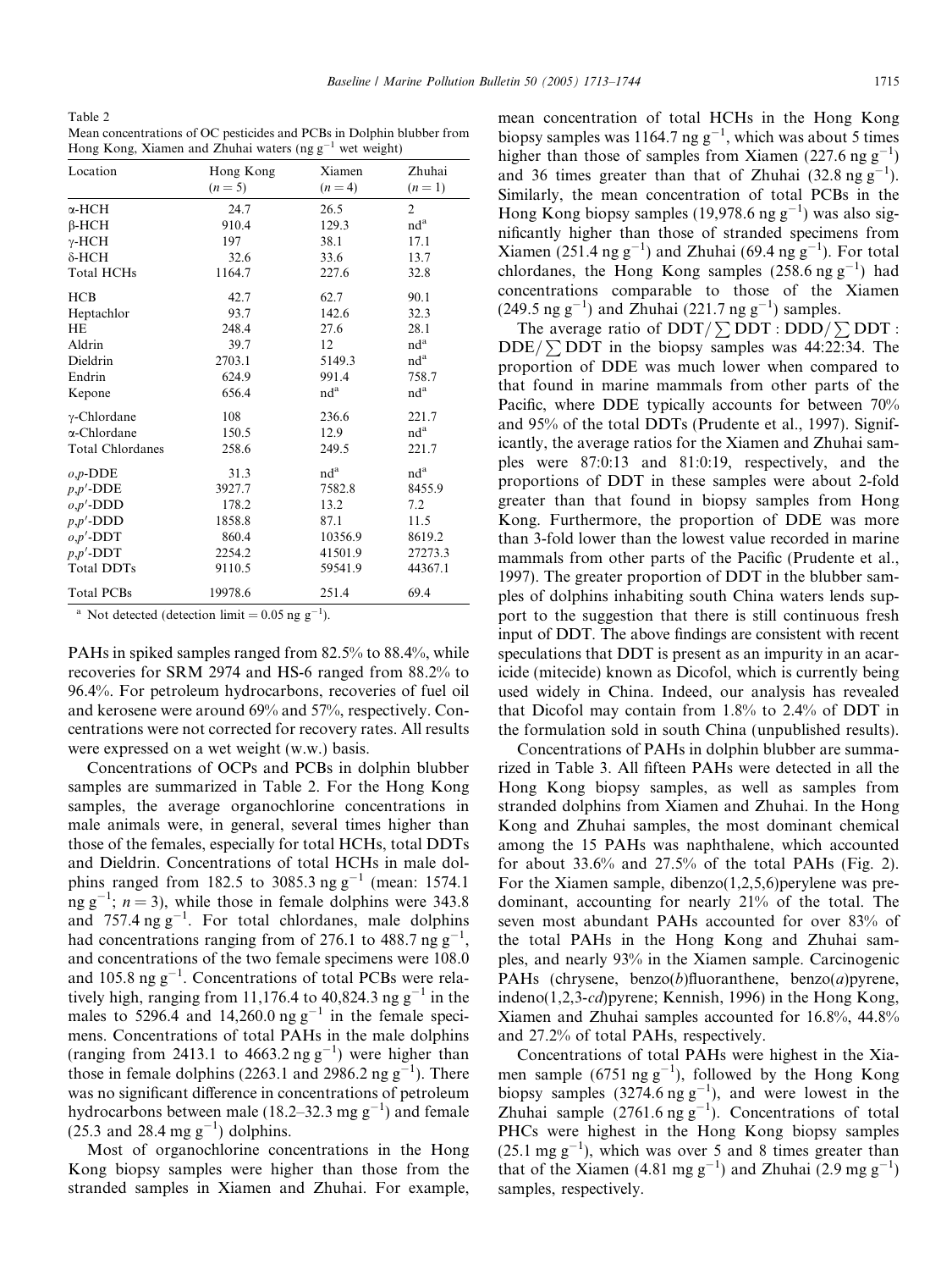Table 3

| Mean concentrations of 15 PAHs and PHCs in alive Dolphin blubber in Hong Kong, stranded dolphin blubber in Xiamen and Zhuhai waters (ng $g^{-1}$ wet |  |
|------------------------------------------------------------------------------------------------------------------------------------------------------|--|
| weight for PAHs, mg $g^{-1}$ wet weight for PHCs)                                                                                                    |  |
|                                                                                                                                                      |  |

|                                  | Hong Kong $(n=5)$ | Xiamen $(n=4)$ | Zhuhai $(n = 1)$ | Carcinogenicity <sup>a</sup> (ATSDR <sup>b</sup> ) |
|----------------------------------|-------------------|----------------|------------------|----------------------------------------------------|
| 1. Naphthalene                   | 1100.5            | 585.8          | 758.5            |                                                    |
| 2. Acenaphthylene                | 717.1             | 117.7          | 188              |                                                    |
| 3. Acenaphthene                  | 21.3              | 63.6           | 141.7            |                                                    |
| 4. Fluorene                      | 108.3             | 65.7           | 37.1             |                                                    |
| 5. Phenanthrene                  | 17.8              | 98.7           | 132.2            |                                                    |
| 6. Anthracene                    | 284.1             | 32.5           | 29.1             |                                                    |
| 7. Fluoranthene                  | 24.4              | 628            | 53.3             |                                                    |
| 8. Pyrene                        | 312.7             | 266.9          | 82               |                                                    |
| 9. Chrysene                      | 150.2             | 374.7          | 147.8            | $*$                                                |
| 10. Benzo $(b)$ fluoranthene     | 121.6             | 338.6          | 225.9            | $^{+}$                                             |
| 11. Benzo $(k)$ fluoranthene     | 26.2              | 249.5          | 197.6            |                                                    |
| 12. Benzo $(a)$ pyrene           | 8.8               | 1173.5         | 178.7            | $^{+}$                                             |
| 13. Indeno $(1,2,3-cd)$ pyrene   | 269.9             | 1139.4         | 197.6            | $^{+}$                                             |
| 14. Dibenzo $(1,2,5,6)$ perylene | 43.1              | 1384.5         | 237.2            |                                                    |
| 15. Benzo $(g,h,i)$ perylene     | 68.7              | 231.8          | 155              |                                                    |
| Total PAHs                       | 3274.6            | 6751           | 2761.6           |                                                    |
| Total carcinogenic PAHs          | 550.5             | 3026.2         | 750              |                                                    |
| <b>Total PHCs</b>                | 25.1              | 4.81           | 2.9              |                                                    |

<sup>a</sup>  $-$  = not carcinogenic;  $*$  = weakly carcinogenic;  $+$  = strongly carcinogenic. b Available at http://www.atsdr.cdc.gov/HAC/PHA/popile/pop\_p4.html.



Fig. 2. PAH fingerprints in dolphin blubber samples from Hong Kong, Xiamen and Zhuhai.

Dolphins are ranked top of marine food chains, and have a special preference for estuarine fish in the families of Engraulidae, Sciaenidae and Clupeidae (Jefferson, 2000). It is conceivable that the differences in persistent organic pollutant residues in the tissues of dolphins are attributable to the differences in diet preference and composition.

There are only limited data on PAH concentrations in dolphin or other cetacean tissues in the literature (e.g., Law and Whinnett, 1992; Lake et al., 1995; Martineau et al., 1994; Zitko et al., 1998; Holsbeek et al., 1999; Marsili et al., 1997; Hellou et al., 1990, 1991). In this study, the median value of PAH concentrations in the Hong Kong, Xiamen and Zhuhai samples were 2.99, 6.68 and 2.76  $\mu$ g g<sup>-1</sup>, respectively, while the corresponding maximum values were 4.66, 8.53 and 2.76  $\mu$ g g<sup>-1</sup>. Amongst the three locations, samples from Xiamen had highest concentrations of total and carcinogenic PAHs. This observation may reflect a relatively high level of PAH contamination in the marine environment of Xiamen, particularly in the semi-enclosed harbour where a number of petroleum storage tanks, oil refineries, two large power stations, and several wharfs are located. In addition, wastewaters from nearby cities, e.g., Shangming, Zhangzhou and Xiamen, also enter Xiamen Harbour via the river Jiu Long Jiang (Ou et al., 2004). These represent potentially important petrogenic and pyrolytic sources of PAHs. Live and stranded dolphin samples had similar concentrations of total PAHs. Generally, both live and stranded dolphin samples contained high concentrations of low molecular weight PAHs such as naphthalene and acenaphthylene as compared to high molecular weight PAHs, presumably reflecting the ease of uptake of the former.

Pyrolysis of carbon-based PHCs is known to produce many derivatives, including PAHs, and thus higher concentrations of PAHs may be expected to be associated with higher concentrations of PHCs. However, in this study, concentrations of PHCs in the biopsy samples were over 5-fold higher than those of the Xiamen samples, while concentrations of PAHs in the biopsy samples were nearly 2-fold lower than those of the Xiamen samples. These observations suggest that the dolphins in Xiamen could have accumulated PAHs arising from other sources in addition to the pyrolysis of PHCs.

Such sources could include the atmospheric input of PAHs from incomplete burning of fossil fuel, possibly from the two large electric power stations located in the area. It is possible that petroleum hydrocarbon contaminants may have ''escaped'' from decomposing tissues of stranded dolphins, and this might explain the relatively lower concentrations of PHCs found in stranded specimens as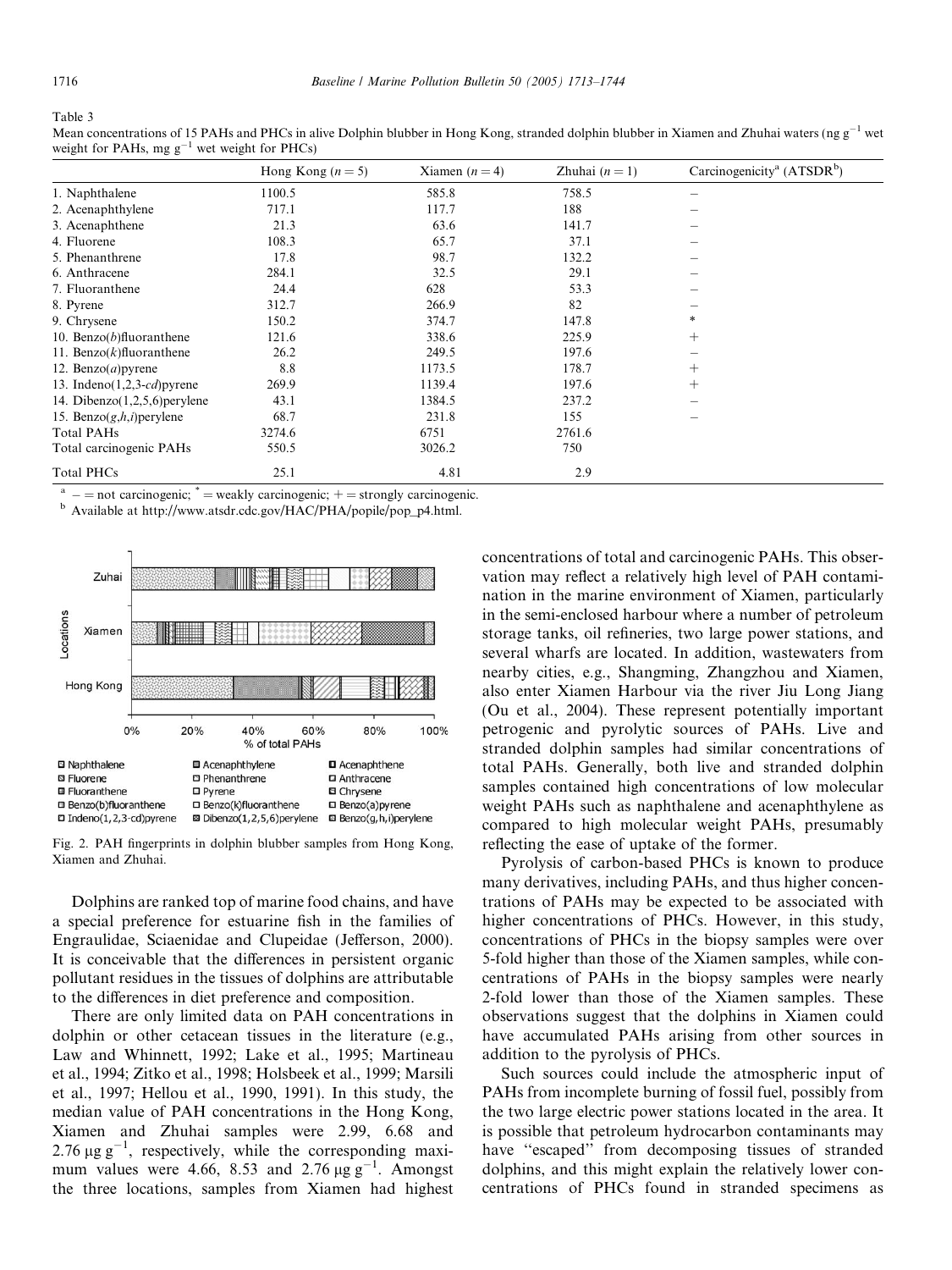compared to biopsy samples from live dolphins. However, further studies will be needed to verify this point.

Results of this study revealed that concentrations of total DDTs were higher in the stranded dolphins from Xiamen and Zhuhai, while concentrations of total PCBs were much lower, as compared to the Hong Kong live dolphin samples. These findings are consistent with previous studies reporting a relatively high degree of DDT contamination in mainland China, but relatively low PCB levels as a result of China's short history of industrialization (Fung et al., 2004).

Concentrations of total PCBs, ranging from 5.3 to 40.8  $\mu$ g g<sup>-1</sup> (Table 4), in the blubber of live Indo-Pacific humpback dolphins in Hong Kong are similar to those previously reported in stranded Indo-Pacific humpback dolphins in Hong Kong (range:  $3.3-50 \mu g g^{-1}$ ; Minh et al., 1999). These results suggest that PCB data from stranded specimens are still useful for ecotoxicological assessment, although decomposition is known to influence measured concentrations of certain contaminants (Borrell and Aguilar, 1990). On average, total PCB concentrations in dolphins from the Asian coastal waters were comparable to dolphins in the coastal areas of Africa, but were much lower than those from the North Pacific, South Atlantic, western Mediterranean Sea, European coastal waters and USA (Table 4). In contrast, these values were higher than bottlenose dolphins from coastal waters of Australia (0.06  $\mu$ g g<sup>-1</sup>).

The concentration of total PCBs in the Zhuhai sample  $(0.07 \,\mu g \, g^{-1})$  was the second lowest value, following the concentrations recorded for bottlenose dolphin from Australia. This finding is quite surprising because Zhuhai is situated in the Pearl River Delta and very close to Hong Kong, and thus is expected to be impacted by common pollution sources. Despite this, the total PCB concentration in the Zhuhai sample was some 286 times lower than those of the Hong Kong samples. Although the Zhuhai specimen was considered separately from the Hong Kong samples in the present study, it is conceivable that the Hong Kong and Zhuhai specimens are part of the same Pearl River Delta population. As only one dolphin sample from Zhuhai was measured in this study, and the precise age is unknown, a thorough study involving more specimens will be needed to clarify this point.

It is noted that the concentrations of total DDTs in the Xiamen and Zhuhai samples were comparable with those recorded in stranded dolphins in Hong Kong (Minh et al., 1999). In contrast, concentrations of total DDTs recorded in the stranded dolphin samples from Hong Kong (Minh et al., 1999) were 5-fold higher than those in the biopsy samples (Table 5). This difference may be related

Table 4

| Comparison of total PCBs ( $\mu$ g g <sup>-1</sup> wet weight) in cetaceans from Hong Kong with other cetaceans from different locations in the world |  |  |  |  |
|-------------------------------------------------------------------------------------------------------------------------------------------------------|--|--|--|--|
|                                                                                                                                                       |  |  |  |  |

| <b>Species</b>               | Locations                  | we weight) in ceaecans from frong ivong with other ceaecans from unicrent focations in the world<br>Total PCBs ( $\mu$ g g <sup>-1</sup> wet weight) | References              |
|------------------------------|----------------------------|------------------------------------------------------------------------------------------------------------------------------------------------------|-------------------------|
| Bottlenose dolphin           | Italian coastal waters     | 590 (90-1400)                                                                                                                                        | Corsolini et al. (1995) |
| Risso's dolphin              | Italian coastal waters     | $320(20-610)$                                                                                                                                        | Corsolini et al. (1995) |
| Risso's dolphin              | British Columbia coast     | 1.7                                                                                                                                                  | Jarman et al. (1996)    |
| Bottlenose dolphin           | <b>UK</b>                  | 11.1                                                                                                                                                 | Wells et al. (1994)     |
| Bottlenose dolphin           | Netherlands                | $29 - 41$                                                                                                                                            | Koeman et al. (1972)    |
| Striped dolphin              | Western Mediterranean Sea  | 390 (94-670)                                                                                                                                         | Kannan et al. (1993)    |
| Bottlenose dolphin           | South Atlantic             | 3.3                                                                                                                                                  | De Kock (1989)          |
| Common dolphin               | Northwestern North Pacific | $22(19-26)$                                                                                                                                          | Minh et al. $(2000)$    |
| Northern right whale dolphin | Northwestern North Pacific | 30                                                                                                                                                   | Minh et al. $(2000)$    |
| Pacific white-sided dolphin  | Northwestern North Pacific | 27                                                                                                                                                   | Minh et al. $(2000)$    |
| Bottlenose dolphin           | South Africa               | 14                                                                                                                                                   | Cockcroft et al. (1989) |
| Bottlenose dolphin           | South Africa               | $nd^a = 10.02$                                                                                                                                       | Cockcroft et al. (1991) |
| Atlantic spotted dolphin     | Florida coast, USA         | $13(7.9-19)$                                                                                                                                         | Watanabe et al. (2000)  |
| Bottlenose dolphin           | Florida coast, USA         | $92(1.6-290)$                                                                                                                                        | Watanabe et al. (2000)  |
| Bottlenose dolphin           | East coast USA             | 180                                                                                                                                                  | Geraci (1989)           |
| Bottlenose dolphin           | West coast USA             | 435                                                                                                                                                  | O'Shea et al. (1980)    |
| Bottlenose dolphin           | South China Sea            | $4.71(2.15 - 8.35)$                                                                                                                                  | Parsons and Chan (2001) |
| Humpback dolphin             | Hong Kong                  | $24(3.3-50)$                                                                                                                                         | Minh et al. (1999)      |
| Humpback dolphin             | Hong Kong                  | $20(5.3-40.8)$                                                                                                                                       | Present study           |
| Humpback dolphin             | Xiamen, China              | $0.25(0.05-0.5)$                                                                                                                                     | Present study           |
| Humpback dolphin             | Zhuhai, China              | 0.07                                                                                                                                                 | Present study           |
| Fraser's dolphin             | Mindanao Sea, Philippines  | 6.2(3.8–8.6)                                                                                                                                         | Minh et al. $(2000)$    |
| Spinner dolphin              | Mindanao Sea, Philippines  | $2.5(2.4-2.6)$                                                                                                                                       | Minh et al. $(2000)$    |
| Fraser's dolphin             | Off Kii Peninsula, Japan   | $51(45-57)$                                                                                                                                          | Minh et al. $(2000)$    |
| Striped dolphin              | Off Sanriku, Japan         | 37                                                                                                                                                   | Minh et al. $(2000)$    |
| Spinner dolphin              | Bay of Bengal, India       | $2.2(1.6-3.0)$                                                                                                                                       | Minh et al. $(2000)$    |
| Bottlenose dolphin           | India                      | 0.52                                                                                                                                                 | Tanabe et al. (1993)    |
| Bottlenose dolphin           | Australia                  | 0.06                                                                                                                                                 | Kemper et al. (1994)    |
|                              |                            |                                                                                                                                                      |                         |

Concentration ranges are shown in parentheses.

Not detected.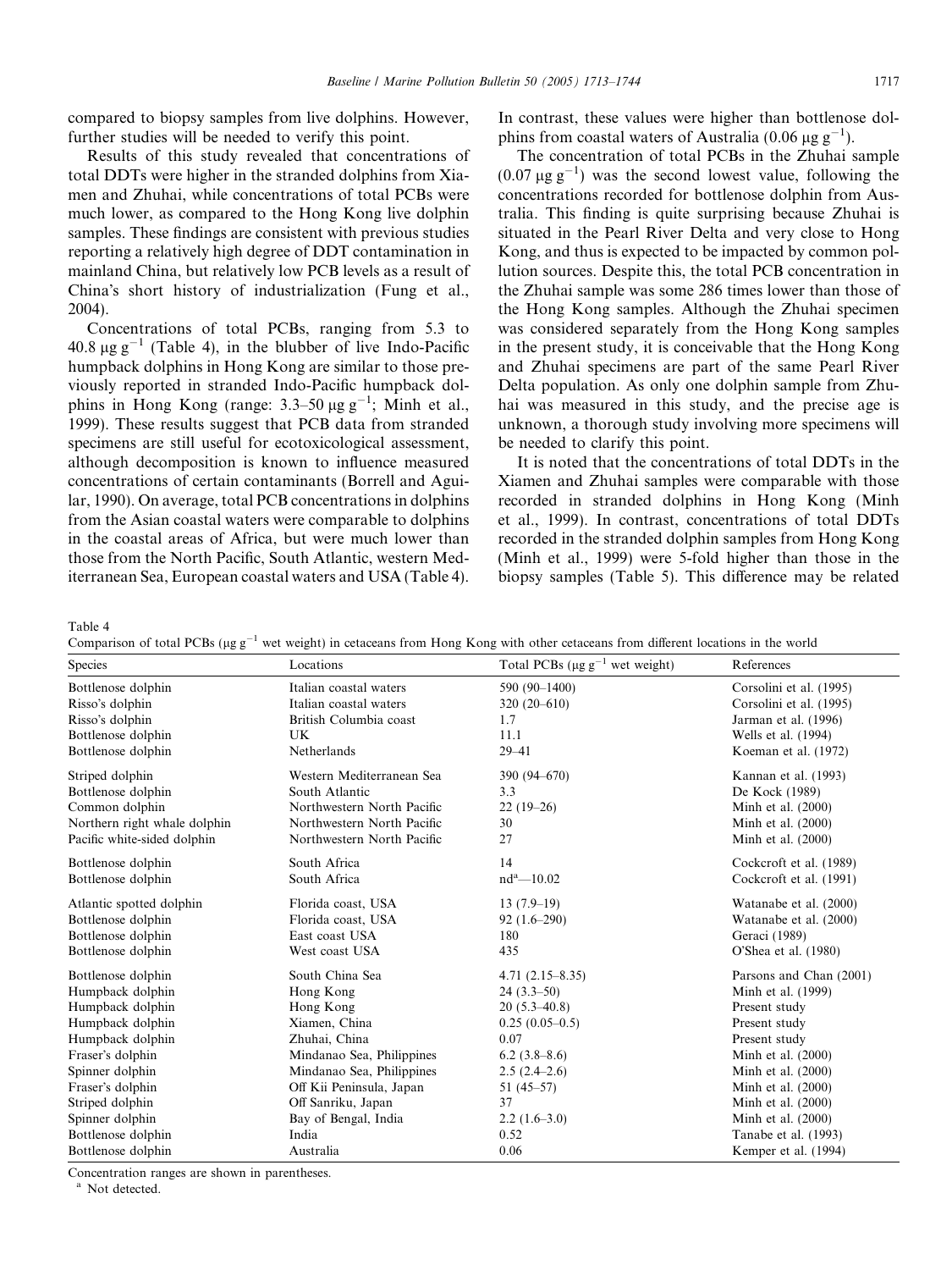Table 5

Mean concentrations of organochlorine pesticides (ng  $g^{-1}$  wet weight) in cetaceans from Hong Kong, Xiamen and Zhuhai

| <b>Species</b>   | Locations | Total DDTs | <b>HCHs</b> | CHLs | <b>HCB</b> | References         |
|------------------|-----------|------------|-------------|------|------------|--------------------|
| Humpback dolphin | Hong Kong | 46,000     | 760         | 380  |            | Minh et al. (1999) |
| Humpback dolphin | Hong Kong | 9000       | 165         | 259  | 43         | Present study      |
| Humpback dolphin | Xiamen    | 60,000     | 228         | 250  | 63         | Present study      |
| Humpback dolphin | Zhuhai    | 44.000     |             | 222  | 90         | Present study      |

to the distribution of contaminants at different depths of the blubber layer (Krahn et al., 2003). The biopsy tips used in this study were relatively short (to minimize injury to the dolphin), and could only sample the surface blubber layer. Assuming that there is no significant stratification of contaminant concentrations in the blubber, our results would suggest that there may have been a decline in DDT levels in Hong Kong waters. However, further studies will be needed to confirm this.

Amongst the HCH isomers,  $\alpha$ -HCH had the lowest detectable concentrations in all the samples measured in this study (Table 2). It is noted that  $\alpha$ -HCH is the dominant isomer in technical HCH mixtures. It is conceivable that cetaceans have the ability to metabolize  $\alpha$ -HCH effectively (Minh et al., 1999). Indeed, the dominant isomer was found to be  $\beta$ -HCH amongst all the HCH isomers detected in this study. This finding is similar to that found in stranded humpback dolphins in Hong Kong, further suggesting the high resistance of  $\beta$ -HCH against enzymatic degradation (Minh et al., 1999).

This study provides preliminary data on the concentrations of common persistent organic pollutants in the Indo-Pacific humpback dolphins in south China waters, which may contribute to the establishment of a baseline database for a risk assessment of these contaminants in a part of the world that is undergoing unprecedented rapid industrialization.

#### Acknowledgements

This project was funded by the Hong Kong Research Grants Council (CityU1103/04M). This work was undertaken during tenure of a City University Postgraduate Studentship to CCML. T.A.J. and S.K.H. would like to acknowledge financial support from the Agriculture, Fisheries and Conservation Department, Hong Kong SAR Government. We thank Dr. Charles Sheppard, editor of Marine Pollution Bulletin, for arranging the refereeing of this Baseline paper.

#### References

- Borrell, A., Aguilar, A., 1990. Loss of organochlorine compounds in the tissues of a decomposing stranded dolphin. Bulletin of Environmental Contamination and Toxicology 45, 46–53.
- Cockcroft, V.G., De Kock, A.C., Lord, D.A., Ross, G.J.B., 1989. Organochlorines in bottlenose dolphins Tursiops truncatus from the east coast of South Africa. South African Journal of Marine Science 8, 201–217.
- Cockcroft, V.G., Ross, G.J.B., Connell, A.D., Gardner, B.D., Butler, A.C., 1991. Occurrence of organochlorines in stranded cetaceans and seals from the east coast of southern Africa. In: Leatherwood, S., Donovan, G.P. (Eds.), Cetaceans and Cetacean Research in the Indian Ocean Sanctuary. United Nations Environment Programme, Nairobi, pp. 271–276.
- Corsolini, S., Forcardi, S., Kannan, K., Tanabe, S., Borrell, A., Tatsukawa, R., 1995. Congener profile and toxicity assessment of polychlorinated biphenyls in dolphins, sharks and tuna collected fromItalian coastal waters. Marine Environmental Research 40, 33–53.
- De Kock, A.C., 1989. Chlorinated hydrocarbons as chemical tracers of marine contamination. Ph.D. thesis, University of Port Elizabeth, South Africa.
- Fung, C.N., Lam, J.C.W., Zheng, G.J., Connell, D.W., Monirith, L., Tanabe, S., Richardson, B.J., Lam, P.K.S., 2004. Mussel-based monitoring of trace metal and organic contaminants along the east coast of China using Perna viridis and Mytilus edulis. Environmental Pollution 127, 203–216.
- Geraci, J.R., 1989. Clinical investigation of the 1987–88 mass mortality of bottlenose dolphins along the US central and south Atlantic coast. Final report to National Marine Fisheries Service and US Navy, Office of Naval Research and Marine Mammal Commission, Washington.
- Hellou, J., Stenson, G., Ni, I.H., Payne, J.F., 1990. Polycyclic aromatic hydrocarbons in muscle tissue of marine mammals from the northwest Atlantic. Marine Pollution Bulletin 21, 469–473.
- Hellou, J., Upshall, C., Ni, H., Payne, J.F., Huang, Y.S., 1991. Polycyclic aromatic hydrocarbons in harp seal (Phoca groenlandica) from the northwest Atlantic. Archives of Environmental Contamination and toxicology 21, 135–140.
- Holsbeek, L., Joiris, C.R., Debacker, V., Ali, I.B., Roose, P., Nellissen, J.P., Gobert, S., Bouquegneau, J.M., Bossicart, M., 1999. Heavy metals, organochlorines and polycyclic aromatic hydrocarbons in sperm whales stranded in the southern North Sea during the 1994/1995 winter. Marine Pollution Bulletin 38, 304–313.
- Hung, C.L.H., So, M.K., Connell, D.W., Fung, C.N., Lam, M.H.W., Nicholson, S., Richardson, B.J., Lam, P.K.S., 2004. A preliminary risk assessment of trace elements accumulated in fish to the Indo-Pacific Humpback dolphin (Sousa chinensis) in the Northwestern waters of Hong Kong. Chemosphere 56, 643–651.
- Jarman, W.M., Norstrom, R.J., Muir, D.C.G., Rosenberg, B., Simon, M., Baird, R.W., 1996. Level of organochlorine compounds, including PCDDs and PCDFs, in the blubber of cetaceans from the West Coast of North America. Marine Pollution Bulletin 32, 426–436.
- Jefferson, T.A., 2000. Population biology of the Indo-Pacific humpbacked dolphin in Hong Kong waters. Wildlife Monographs 14, 1– 65.
- Kannan, K., Tanabe, S., Borrell, A., Aguilar, A., Focardi, S., Tatsukawa, R., 1993. Isomer-specific analysis and toxic evaluation of polychlorinated biphenyls in stripped dolphin affected by an epizootic in the western Mediterranean Sea. Archives of Environmental contamination and Toxicology 25, 227–233.
- Kemper, C., Gibbs, P., Obendorf, D., Marvanek, S., Lenghaus, G., 1994. A review of heavy metal and organochlorine levels in marine mammals in Australia. The Science of Total Environment 154, 129–139.
- Kennish, M.J., 1996. Practical Handbook of Estuarine and Marine Pollution. CRC Press, Boca Raton, New York (Chapter 4, Polycyclic aromatic hydrocarbons).